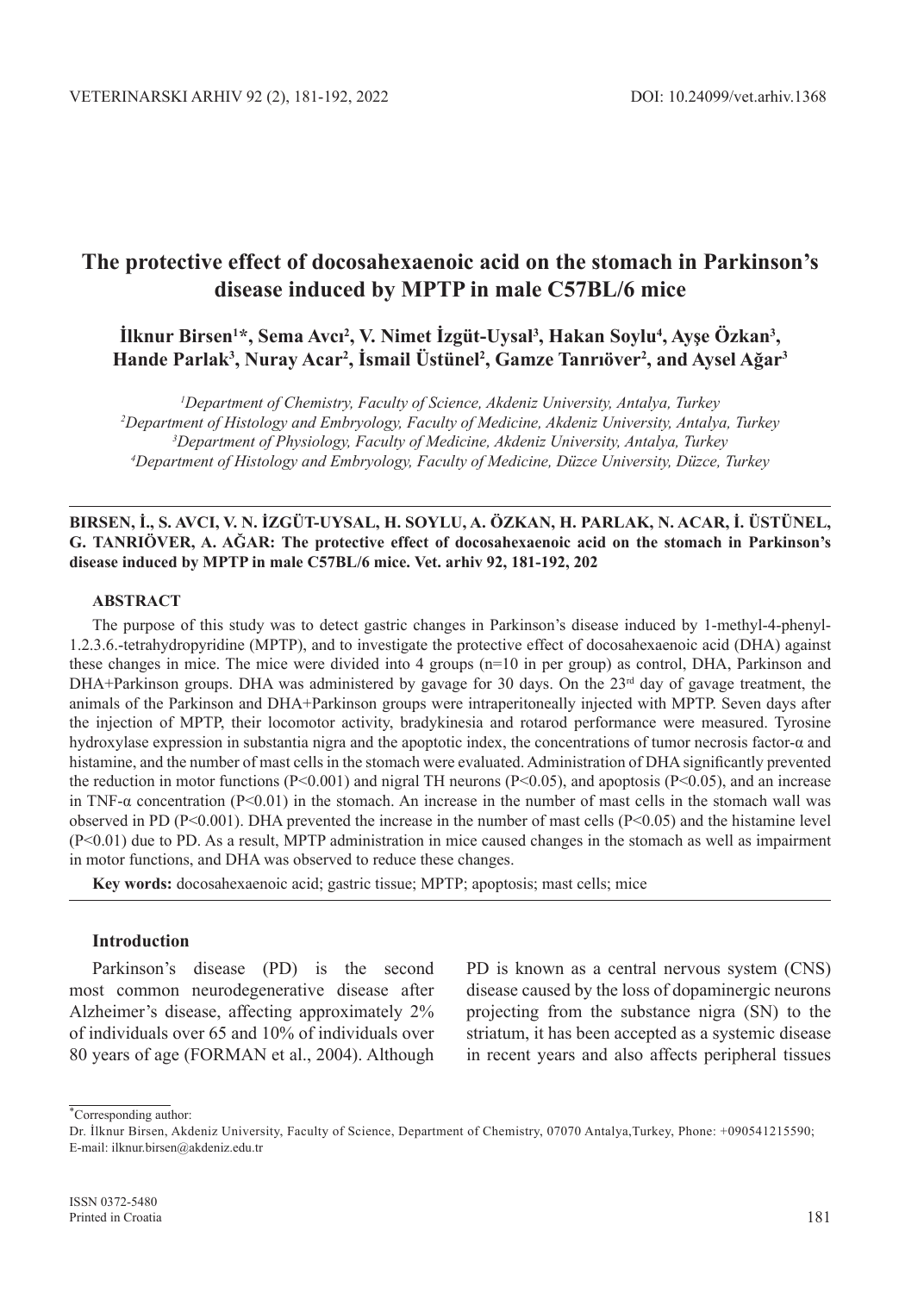(EZQUERRA et al., 2019). The characteristic clinical motor symptoms of PD are bradykinesia, resting tremor and rigidity. These findings are due to the loss of approximately 70% of dopaminergic neurons in the pars compact segment of the SN (Leggio et al., 2017). PD also has non-motor symptoms such as cognitive disorders, hyposmia, pain, depression, sleep problems, autonomic dysfunction and gastrointestinal (GI) dysfunction, due to the loss of neurons in the periphery and CNS (CHAUDHURI et al., 2005). Importantly, especially GI symptoms, such as impaired gastric emptying, gastric ulcer and bowel dysfunction, are observed before the motor symptoms of PD (ABBOTT et al., 2001). Furthermore, these dysfunctions in the gastrointestinal system (GIS) contribute directly to the morbidity of PD. The factors responsible for the neuron loss, leading to the onset and progression of the pathological process in PD are not fully understood. However, in addition to genetic factors, neuroinflammation triggered by environmental factors, activation of glial cells, misfolding of proteins, α-synuclein accumulation in cells, mitochondrial dysfunction, decreased antioxidant capacity, increased oxidative stress and proinflammatory molecules are defined as the key mechanisms that cause PD (GAUTIER et al., 2014). In the pathological process in the CNS, mast cells have been especially emphasized in recent years. Mast cells, one of the proinflammatory cytokine sources, affect the neurons and microglia, and contribute to neurodegeneration (JONES et al., 2019).

The relationship between PD and GI symptoms has received increased attention in recent years (Cersosimo et al., 2013), since there is a bilateral neural communication between the central dopaminergic system and the GIS. Loss of dopaminergic neurons in the SN causes changes in neurotransmitter release in the GIS, leading to GI disorders, and pathologies in the GIS affect dopamine homeostasis in the SN (ANSELMI et al., 2017; PELLEGRINI et al., 2016). The SN directly/indirectly modulates the dorsal motor nucleus of the vagus (DMV) regulating GI functions (ANSELMI et al., 2017). Therefore, GI disturbances observed in the early stages of PD may result from the initial loss of nigral dopaminergic neurons. Conversely, mucosal inflammation and oxidative stress caused by various experimental toxins, such as various pathogens and/or pesticides, may cause dopaminergic vulnerability and induce neurodegeneration in the SN (HOLMQVIST et al., 2014). Furthermore, the gut-brain axis, mediated by the vagus, is important for nigrostriatal dopamine homeostasis and gastroprotection (BIRSEN et al., 2020; GARRIDO-GIL et al., 2018). Dysregulation of this neural bidirectional communication is thought to explain the GI disorders observed in early stages of PD (GARRIDO-GIL et al., 2018). Therefore, the activation of antioxidant mechanisms, and modulation of the mast cell responses and inflammatory/apoptotic pathways in periphery or CNS may some important targets to prevent the progression of PD and reduce the symptoms.

Experimental studies have reported that there are beneficial effects from dietary consumption of long-chain polyunsaturated fatty acids (PUFAs) in many systemic pathologies, such as diabetes, cancer, cardiovascular and nervous diseases (GORJAO et al., 2009; SKENDER et al., 2012). As PUFAs such as docosahexaenoic acid (DHA) and eicosapentaenoic acid (EPA) are essential fatty acids, the most effective way to increase the PUFA content in cells is through dietary supplementation (MARANGONI and POLI, 2013). Recent studies have established a relationship between PUFA supplementation and the incidence of neurodegenerative diseases, such as Alzheimer's disease (Wu et al., 2015). DHA (22:6 n-3) is the best represented omega-3 fatty acid, important for the development of neuronal cells (Kim et al., 2001). Furthermore, DHA has anti-apoptotic effects in neuronal cells and increases synaptogenesis. It was shown that DHA inhibits microglial activation and reduces the proinflammatory cytokine release and oxidative stress (CHANG et al., 2015; HUUN et al., 2018). The effect of DHA is mediated at least in part through activating the PI3K/Akt pathway and inhibiting COX-2 expression (AKBAR and KIM, 2002; LEE et al., 2009).

The protective effect of DHA on the dopaminergic neurons in the SN and motor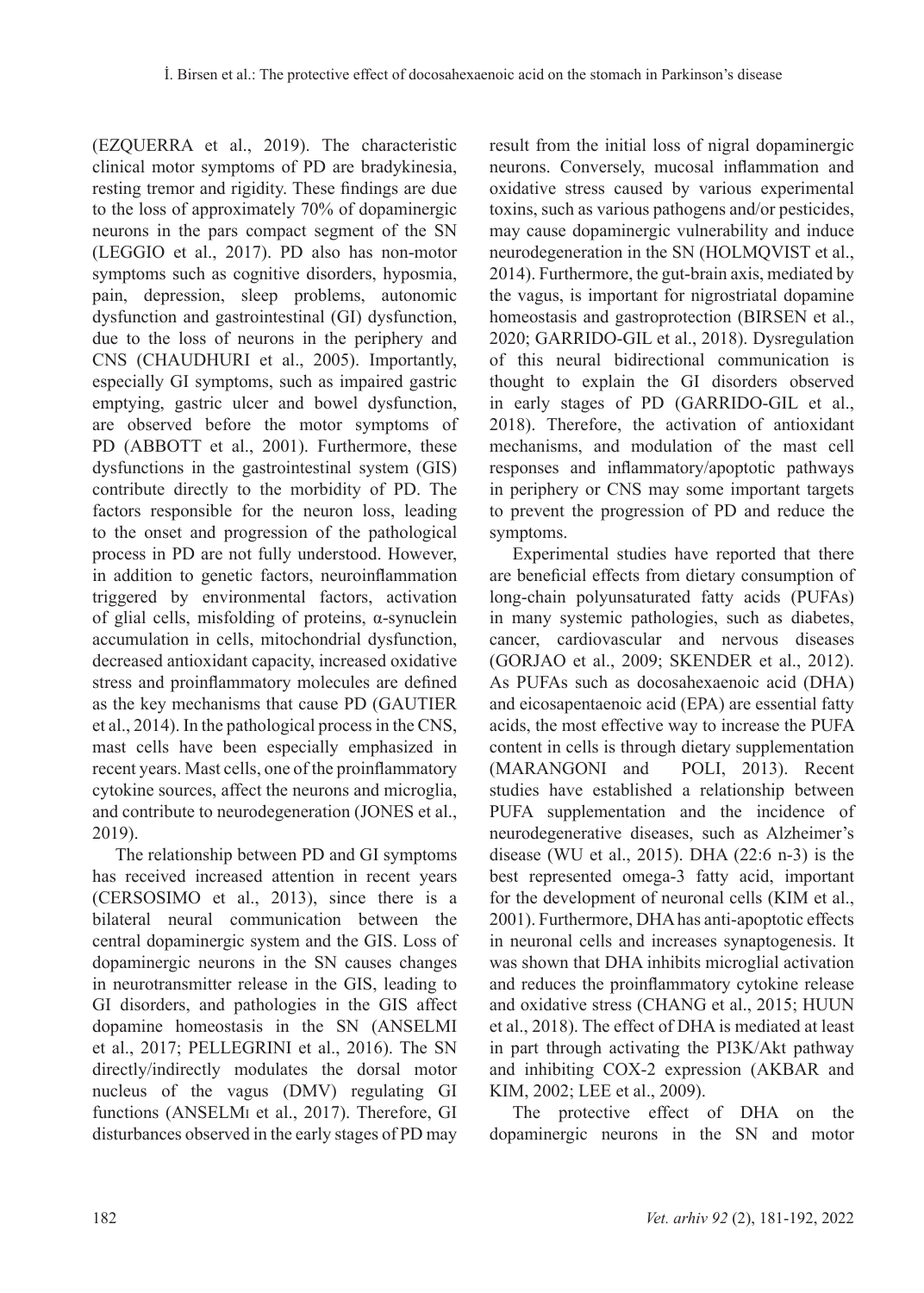performance has been shown in previous studies (CHITRE et al., 2020; OZKAN et al., 2016). In PD, a decrease in dopaminergic neurons in the SN is observed due to apoptosis. It has been shown in previous studies that motor dysfunction is due to the loss of dopaminergic neurons. Dopaminergic neurons are also found in the enteric nervous system. It is thought that dysfunction in the GI tract due to PD may be due to the loss of neurons in the enteric nervous system with apoptosis. However, there is no study on this subject. A Parkinson's model induced by MPTP is a commonly used mice model of PD (PRZEDBORSKI et al., 2001). For this reason, the aim of this study was to investigate whether there are apoptotic changes in the stomach due to PD, and to evaluate the use of DHA in prevention of /protection from these changes.

# **Materials and methods**

*Animals.* Male C57BL/6 mice (weighing 25–30 g) supplied by the Akdeniz University Faculty of Medicine Experimental Animals Care and Production Unit were used for this study. The animals were treated in accordance with the Guide for the Care and Use of Laboratory Animals Committee of Akdeniz University. The mice were accommodated in a temperature-controlled environment ( $22 \pm 1$ °C) with a 12 h/12 h light/dark cycle, and allowed to access standard laboratory feed and tap water until the experiments. All the animals were healthy during the experimental procedures and there were no differences in body weights and survival rates (Data not shown).

*Experimental Procedures.* Forty male mice, weighing 25-30 g, provided under the same conditions, were randomly divided into four groups  $(n=10 \text{ per group})$  as follows: 1) Control group (C); 2) DHA-treated group (DHA); 3) Parkinson group (P) and 4) DHA+Parkinson group (DHA+P). DHA (Sigma-Aldrich, St. Louis, MO, USA) dissolved in corn oil at a concentration of 0.046 M was given to the DHA-treated groups for 30 days (36 mg/kg/day) by gavage (0.1 ml) (HACIOGLU et al., 2006; Hacioglu et al., 2012). The control and Parkinson groups received a similar volume of corn oil alone. On the  $23<sup>rd</sup>$  day of the gavage treatment of DHA, MPTP (20 mg/kg bw in 0.6 ml of saline), Sigma, St. Louis, MO, USA) were injected intraperitoneally four times at 2-hour intervals into the P and DHA+P groups (Beal et al., 1998; DATE et al., 1990). After the behavioral tests, the mice were anesthetized with urethane (1 g/kg, i.p.) and their whole stomachs were collected. The mice were sacrificed by exsanguination. For determination of the TH-positive cell number in SN immunohistochemistry, the mice were transcardially perfused with 50 ml of heparinized saline, followed by 50 ml of 4% formaldehyde. Then, brain samples were isolated immediately.

*Behavioral Tests.* The locomotor activities of the experimental animals were measured using an open-field activity monitoring system (MAY 9908 model Activity Monitoring System: Commat Ltd, Ankara, Turkey) seven days after the injection of MPTP (DEKUNDY et al., 2006; KHALDY et al., 2003; WILLIS and ROBERTSON, 2004). The locations, total locomotor activities and the total distance of movement of the animals were calculated. For each subject 5 minutes of recording was performed (KAYIR and UZBAY, 2004). The degree of bradykinesia was measured by the pole test (KOBAYASHI et al., 1997). The pole test is used to determine movement disorders related to the basal ganglia. Seven days after treatment with MPTP, each mouse was placed head upward at the top of a rough-surfaced pole (8 mm in diameter and 50 cm in height). The mice were allowed to travel to the pole freely and move down to the floor (pretrial). After the mice had become accustomed to the area in two/three pre-trials, the time required for the animal to turn down and descent to the floor was measured (T-total). For measurement of the neurological deficits in the groups, a fixedspeed rotarod was used (DUNHAM and MIYA, 1957). Briefly, the animals were pre-trained on an automated 4-lane rotarod unit (Ugo Basile, Italy, 5 cm diameter drums). After becoming accustomed, the mice were placed on the rod and tested for 300 s at different speeds (5, 10, 20, 30 and 40 rpm). Each animal was tested twice at each speed with a rest of 5 min between each trial.

*Determination of Tyrosine Hydroxylase Immunoreactivity in Substantia Nigra.* In order to determine TH immunoreactivity in the SN, brain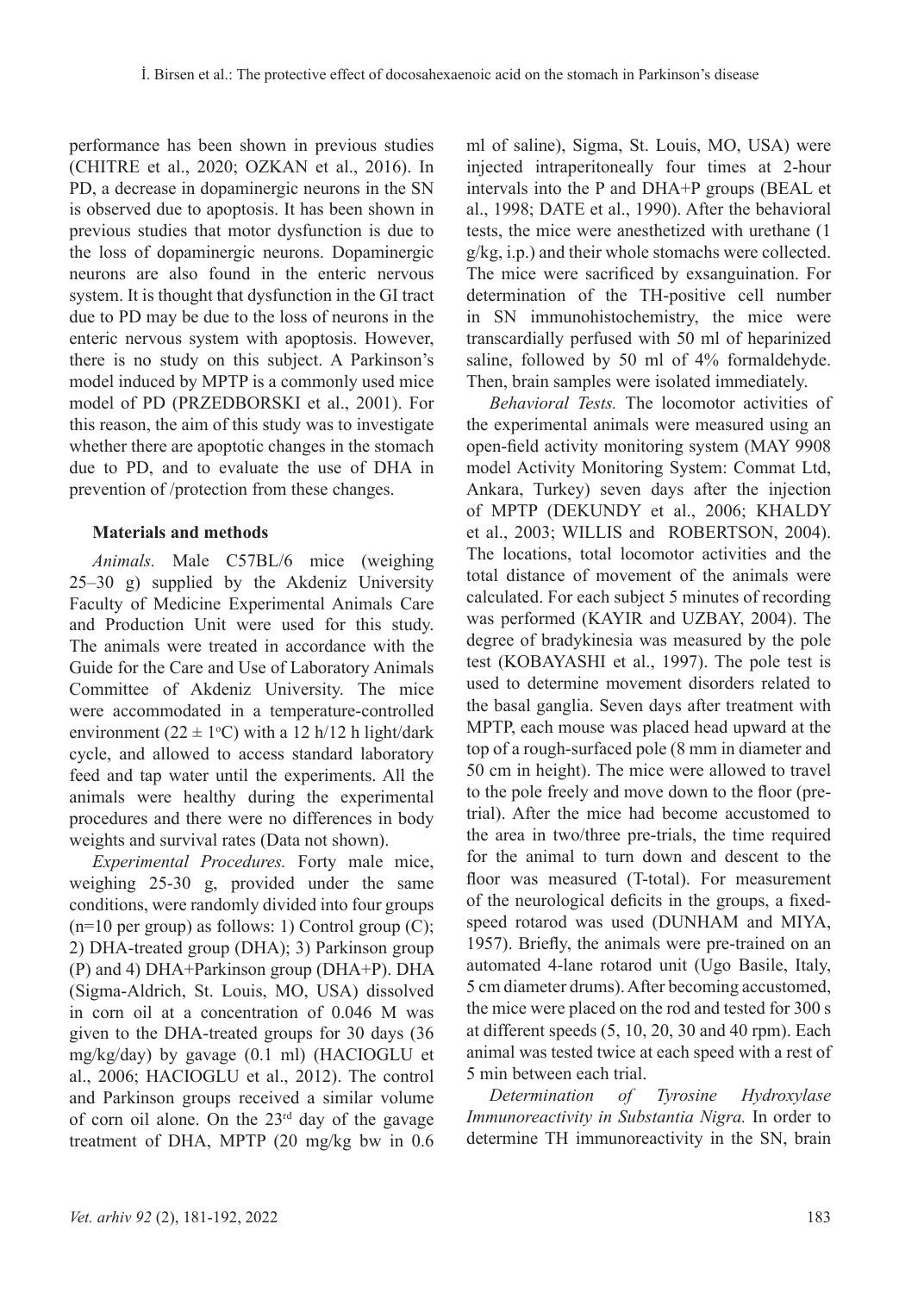samples were fixed in 10% formalin (100 ml 37%) formaldehyde, 900 ml distilled water, pH∼7) at room temperature for 24 h. The formalin was removed by washing several times in tap water. This was followed by dehydration by immersion in 70%, 80%, 90% ethanol for 24 h each and 100% ethanol for 4 h. After dehydration, the tissues were cleared in xylene and embedded in paraffin wax. Brain samples submerged in paraffin were cut serially into 5  $\mu$ m pieces from  $-2.5$  to  $-3.6$  mm in relation to the bregma. Following the process of deparaffinization, the slides were boiled in citrate buffer (pH 6.0) for 10 min to retrieve the antigens. The paraffin sections were blocked with methanol (Merck) containing  $3\%$  H<sub>2</sub>O<sub>2</sub> (Merck) for 15 min after being deparaffinized. Then, following incubation with a universal blocking reagent (BioGenex) for 7 min at room temperature, the sections were incubated with mouse anti-TH primary antibody (1/1000; Abcam Inc., #ab152) for 2 h at room temperature. After the washing steps in PBS, the sections were incubated with biotinylated horse anti-mouse IgG secondary antibody (1/400; Vector Lab; #BA9200) for 1 h. Then, the sections were overlaid with LSAB streptavidinperoxidase complex (Dako) for 20 min followed by incubation with diaminobenzidine (DAB) chromogen (Sigma-4168) for visualization of the antibody-antigen complexes. Finally, sections were counterstained with Mayer's hematoxylin (Dako) and examined with an Axioplan microscope (Zeiss, Oberkochen, Germany). The images were taken using a 5MP Canon A95 camera integrated into the microscope. The evaluation of TH immunoreactivity in the samples was performed with the image-J analysis program at 40 X magnification (NIH, Bethesda, MD, USA).

*Detection of Apoptosis in Stomach.* Apoptosis in all layers of the stomach wall was evaluated using the terminal deoxynucleotidyl transferasemediated deoxyuridine triphosphate nick endlabeling (TUNEL) method. Briefly, the 5 μm of thick paraffin sections of gastric tissues were deparaffinized, rehydrated and then washed twice in PBS for 5 min. After incubation with the permeabilization solution (0.1% Triton X-100 in 0.1% sodium citrate) for 8 min at  $4^{\circ}$ C, the sections were incubated with 50 μl of TUNEL reagent for 1 h at 37°C. Then, the slides were incubated with converter reagent for 30 min at 37°C. After washing, color development was performed with a Fast Red substrate solution for 10 min. Finally, TUNEL labeling was evaluated with a Cell Death Detection kit (1684809, Roche; Mannheim, Germany). The apoptotic index was determined by counting at least 100 nuclei subdivided into ten fields, chosen randomly at 40X magnification, and the apoptotic index was indicated as a percentage (%) in relation to the negative control. Negative control evaluations were performed using an enzyme-free reagent. The slides were examined with a Zeiss Axioplan Microscope, and the photographs were evaluated with Spot Advanced Software.

*Determination of the Number of Mast Cells in the Stomach. Five*  $\mu$ m thick paraffin sections containing all layers obtained from the stomach were stained with a mixture of 1% toluidine blue O (Merck-Art. 1272) and di-Natriumtetraborate (Merck-Art. 6303). Mast cells with metachromatic features were stained with purple color. The number of mast cells was determined at 40x magnification on an Axioplan microscope (Zeiss, Germany). This counting process was repeated in 6 different sections for each group and 10 photographs (40x) of each section. The average number of mast cells in 10 fields selected at random was calculated.

*Measurement of TNF-α and Histamine Concentrations in the Stomach.* TNF-α and histamine concentrations in gastric tissue, taken to contain all the layers, were measured with ELISA kits according to the protocols provided by the manufacturers (Cayman Chemical, #500850 and Enso Life Sciences, #ENZ-KIT140-0001, respectively). The amount of protein in the supernatant was analyzed at 595 nm with a commercial kit (Thermo Scientific, Rockford, USA) according to the method of Bradford (BRADFORD, 1976). The results were normalized by protein values and the concentrations were expressed as pg/mg protein.

*Statistical Analysis.* Experimental results were expressed as the mean  $\pm$  the standard error of the mean (SEM). Normality distributions of the numeric variables data were analyzed by the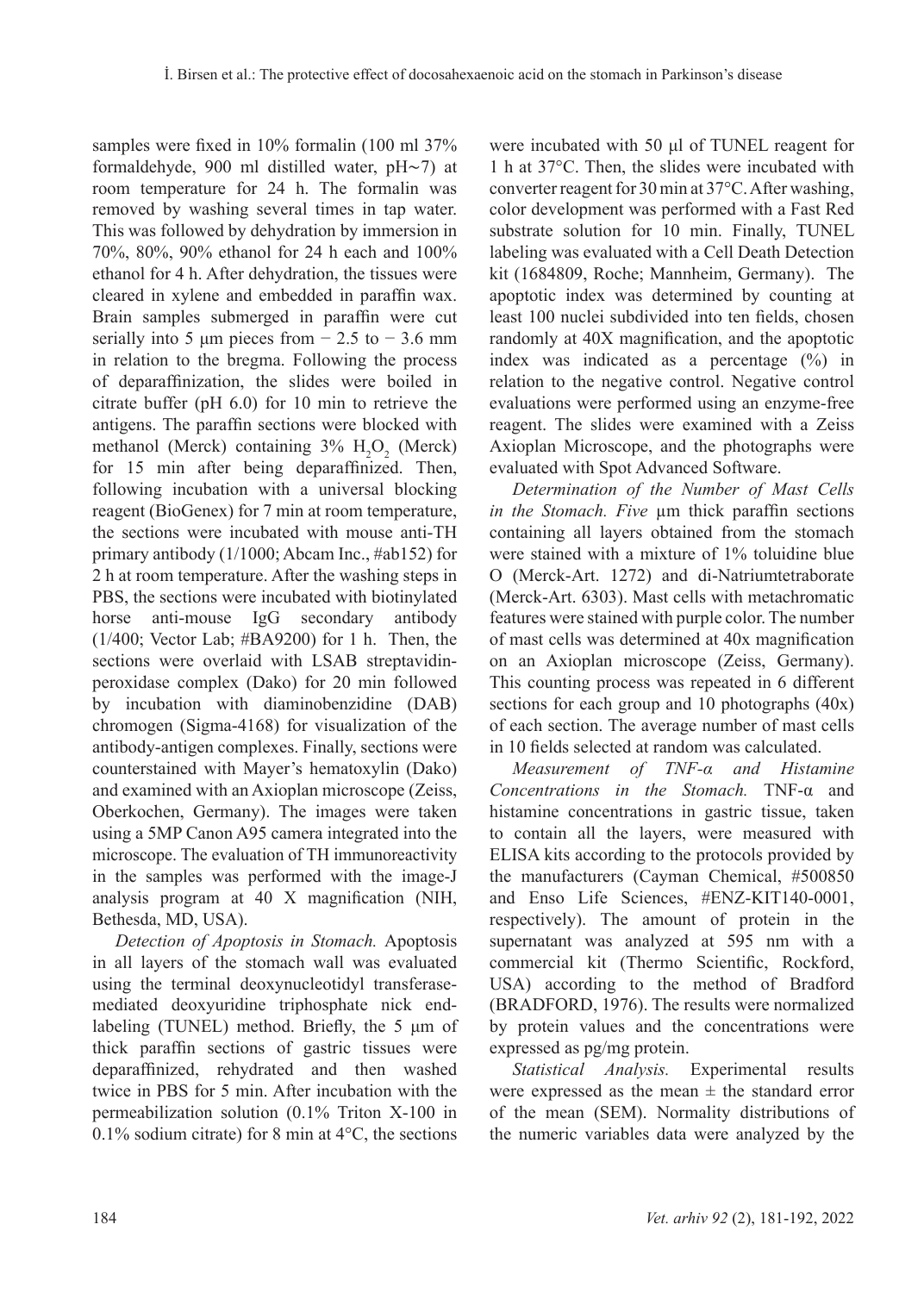Shapiro-Wilk test. The differences between the groups were statistically evaluated with one-way analysis of variance (ANOVA) followed by Tukey's post-hoc test for normal distribution. Results were considered statistically significant when P<0.05. Statistical significance was represented as a single symbol for  $P < 0.05$ , a double symbol for  $P < 0.01$ , and a triple symbol for  $P \le 0.001$ , as noted in the figure legends. Analysis was performed using SPSS version 13.0 software (Chicago, Illinois, USA).

#### **Results**

*DHA Improved the Disturbance of Motor Functions in PD induced by MPTP.* Open field test showed that the locomotor activity was significantly decreased in the Parkinson group compared with the control (Fig. 1. A, P<0.01). Administration of DHA significantly prevented the reduction in locomotor activity due to MPTP treatment (P<0.001). Rotarod performance was determined in five consecutive trials in all groups, and in-residence time on the rod at 40 rpm was evaluated. Rotarod performance was decreased due to MPTP injection compared to the control group (Fig. 1. B, P<0.001). DHApretreatment significantly prevented the reduction in rotarod performance in the Parkinson group (P<0.001). MPTP-induced bradykinesia in mice was evaluated by the pole test (Fig. 1. C). DHApretreatment significantly reversed the MPTPinduced prolongation of total time in the pole test  $(P<0.001)$ .

*DHA Prevented the Loss of Nigral TH Positive Neurons in PD induced by MPTP.* The loss of dopaminergic neuron was evaluated by TH immunostaining (Fig. 2.). TH-positive neurons in SN in the control and DHA groups were similar. However, TH staining of cell bodies in SN was significantly reduced with MPTP-injection (P<0.05). DHA-pretreatment significantly increased the number of nigral TH positive neurons when compared to the Parkinson group  $(P<0.05)$ .



Fig. 1. The effect of DHA on motor behavioral deficits in PD induced by MPTP. A Total Locomotor Activity (total distance), \*\* P<0.01 vs the control group and ### P<0.001 vs the Parkinson group. B rota-rod test at 40 rpm, \*\*\* P<0.001 vs the control group and ### P<0.001 vs the Parkinson group C Bradykinesia (T-total), \*\*\*  $P<0.001$  vs the control group and  $\# \#$ P<0.001 vs the Parkinson group. Data are presented as  $mean \pm SEM$ .



Fig. 2. The effect of DHA on MPTP-induced dopaminergic neuron degeneration in SNpc (per µm2). TH-positive neurons in coronal sections were counted at 40x magnification. Data are presented as mean  $\pm$ SEM.  $*$  P<0.05 vs the control group and  $#$  P<0.05 vs the Parkinson group.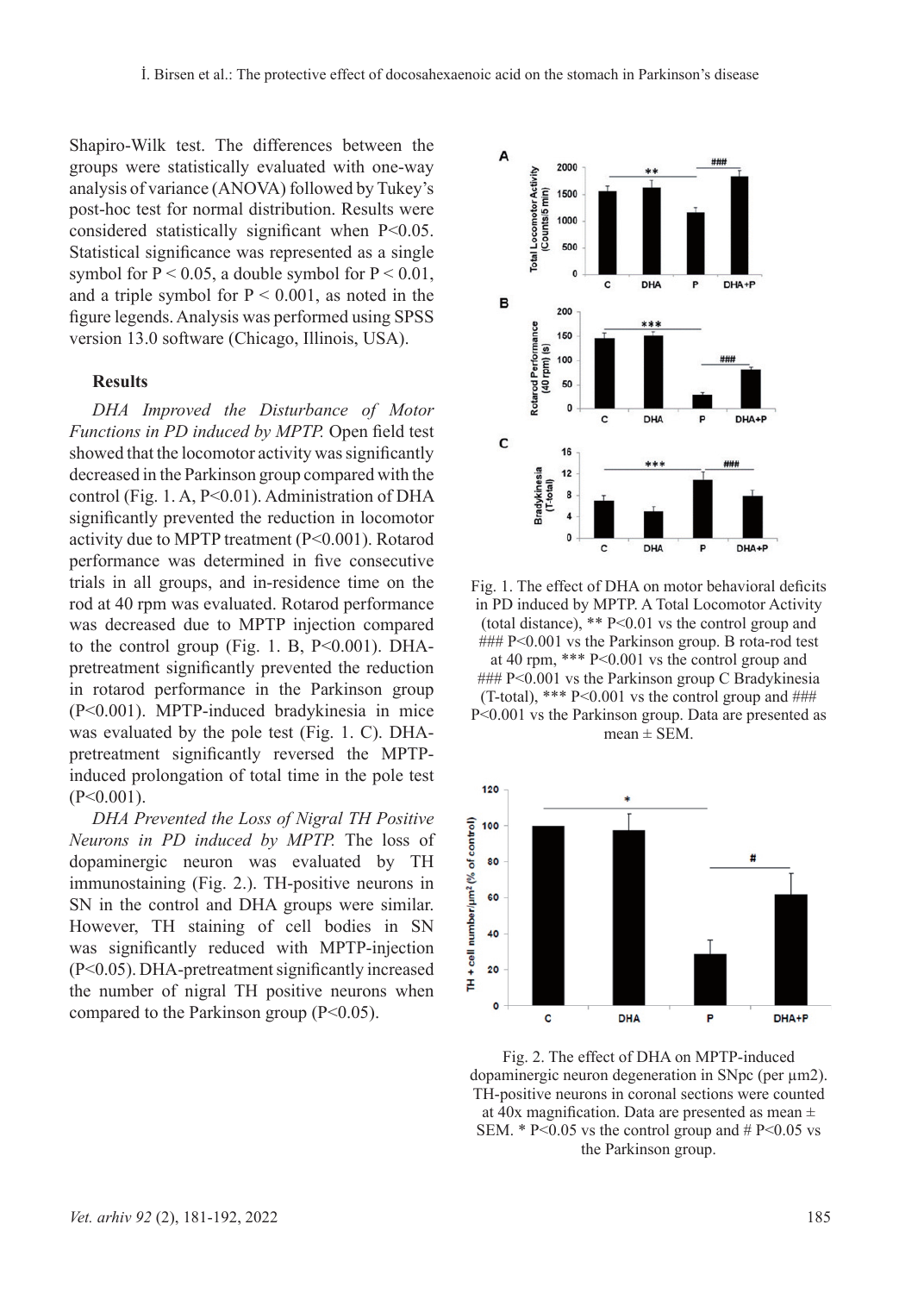*DHA Prevented the Apoptosis in the Stomach in PD induced by MPTP.* After the MPTP injection, the apoptotic changes were observed mostly in the connective tissue in the stomach (Fig. 3. A). Contrary to our expectation, ENS seemed unaffected by the apoptotic process, because there was no apoptosis in the myenteric and submucosal plexus. Furthermore, when DHA was administered alone, it did not affect the apoptosis compared with the control group (Fig. 3. B). It was found that the number of apoptotic cells (as a percentage) increased significantly in the Parkinson group compared with control group (P<0.001). However, DHA reduced MPTP-induced apoptotic changes in the stomach  $(P<0.05)$ .



Fig. 3. The effect of DHA on apoptosis in gastric tissue in PD induced by MPTP. **(A)** The representative TUNEL staining images in gastric tissues of experimental groups (magnifications 10x and 40x) **(**Scale bar, 50 µm). (**B)** The graphic of the mathematical values of the apoptotic index  $(\% )$  in gastric samples. Data are presented as mean  $\pm$  SEM. \*\*\* P<0.001 vs control group and  $# P \le 0.05$  vs the Parkinson group.

*DHA Reduced the Concentration of TNF-α in the Stomach in PD induced by MPTP.* The level of TNF- $\alpha$  in control group was  $442 \pm 32$  pg/mg protein (Fig. 4), but the TNF- $\alpha$  concentration significantly increased to  $886 \pm 64$  pg/mg protein in the MPTPtreated group (P<0.001). However, pre-treatment with DHA prevented the increase in the TNF- $\alpha$ concentration in the MPTP-injected group (603  $\pm$ 55 pg/mg protein,  $P<0.01$ ).



Fig. 4. The effect of DHA on TNF- $\alpha$  concentration in gastric tissue in PD induced by MPTP. Data are presented as mean  $\pm$  SEM. \*\* P<0.001 vs the control group and # P<0.01 vs the Parkinson group.

*DHA reduced the Number of Mast Cells and Histamine Concentration in the Stomach in PD induced by MPTP.* As seen in Figs. 5A and B, the number of mast cells in the stomachs of the Parkinson group greatly increased compared with the control group (P<0.001). DHA administration prevented the increase in the number of gastric mast cells in MPTP-induced PD (P<0.05).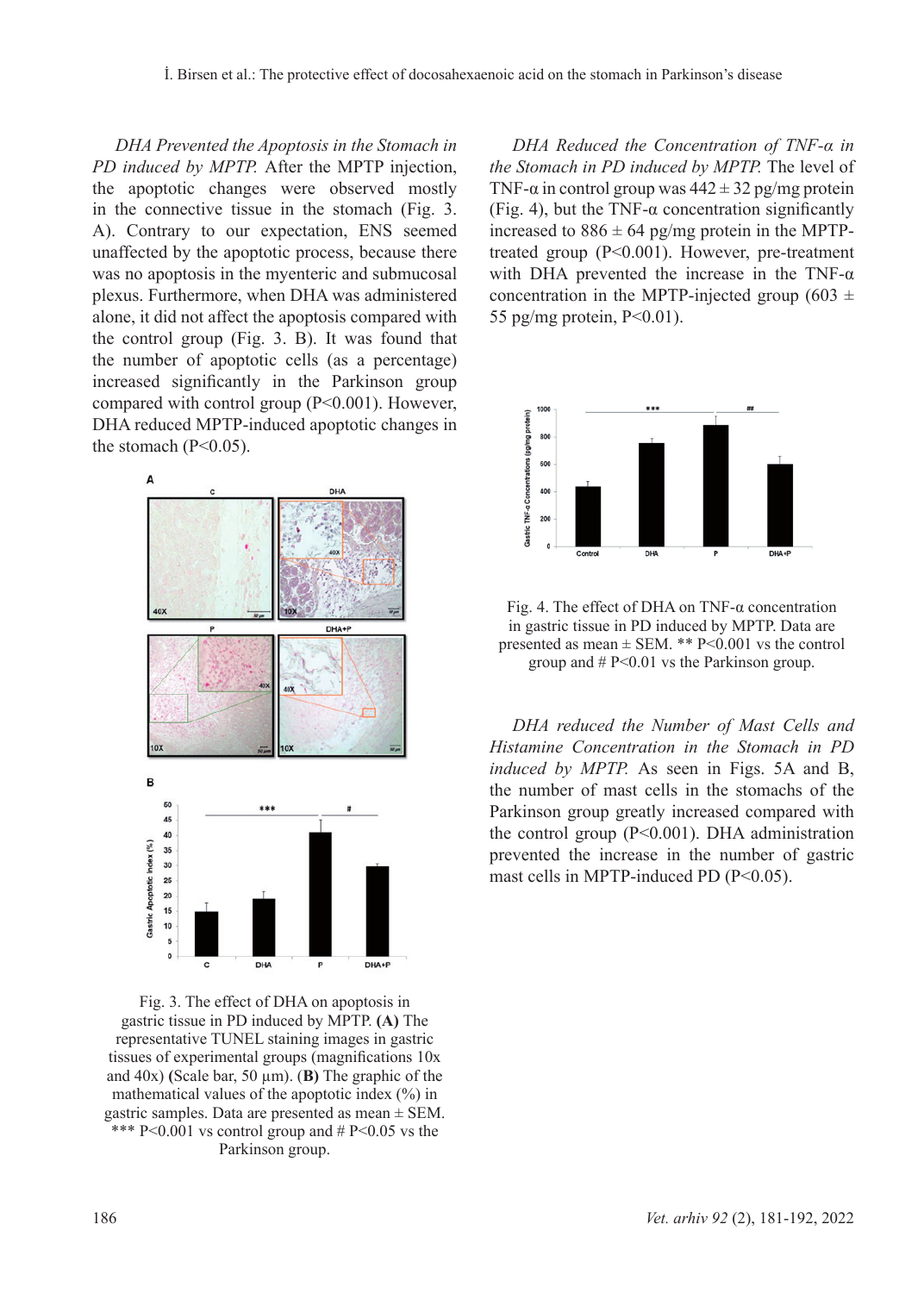

Fig. 5. The effect of DHA on the mast infiltration in gastric tissue in PD induced by MPTP**. (A)** The representative immunohistochemically staining of the mast cell infiltration with toluidine blue staining in the experimental groups (magnifications 10x and 40x) (Scale bar, 50 µm)**. (B)** The graph of the mathematical values of mast cell count in gastric tissue (per  $\mu$ m<sup>2</sup>). Data are presented as mean  $\pm$  SEM. \*\*\* P<0.001 vs the control group and  $# P < 0.05$  vs the Parkinson group.

Similar to the change observed in the number of mast cells, histamine concentration increased markedly with MPTP administration  $(152 \pm 17 \text{ pg/m})$ mg protein, Fig. 6) compared with the control group  $(52\pm9)$  pg/mg protein, P<0.001). DHA administration prevented the increase due to MPTP-induced PD in histamine concentration in the gastric tissue (80 $\pm$ 8 pg/mg protein, P<0.01).



Fig. 6. The effect of DHA on histamine concentration in gastric tissue in PD induced by MPTP. Data are presented as mean  $\pm$  SEM. \*\* P<0.001 vs the control group and # P<0.01 vs the Parkinson group.

# **Discussion**

Locomotor activity, motor coordination and balance are known to be impaired in PD induced by MPTP in mice. In this study, motor coordination and balance were evaluated by the rotarod test (Rozas et al., 1998). Similar to previous studies, we observed that the riding time at 40 rpm and total locomotor activity were decreased in the Parkinson group compared to the control (GAMBHIR et al., 2011; GOES et al., 2014). In the DHA+P group, the riding time and motor functions were increased compared to the Parkinson group. The pole test is used to determine movement disorders which are related to basal ganglia. The findings obtained from the pole test showed the return and landing time was prolonged in the Parkinson group and shorter in the DHA-P group. The improving effect of DHA on dopaminergic neurons in the SN and motor coordination was shown in this study, as previously (Ozkan et al., 2016; Ozsoy et al., 2011). DHA prevents the loss of neurons that are important in motor activities due to its anti-inflammatory and anti-apoptotic effects. Furthermore it is known that DHA enhances striatal dopamine synthesis in a Parkinson's model induced by 6-OHDA in rats (CHITRE et al., 2020). Systemically administered, MPTP has lipophilic properties, it can cross the blood-brain barrier, and is converted by monoamine oxidase-B into 1-methyl-4-phenylpyridinium that inhibits the mitochondrial complex I activity in the dopaminergic neurons of the SN, inducing dopaminergic neurodegeneration. To show the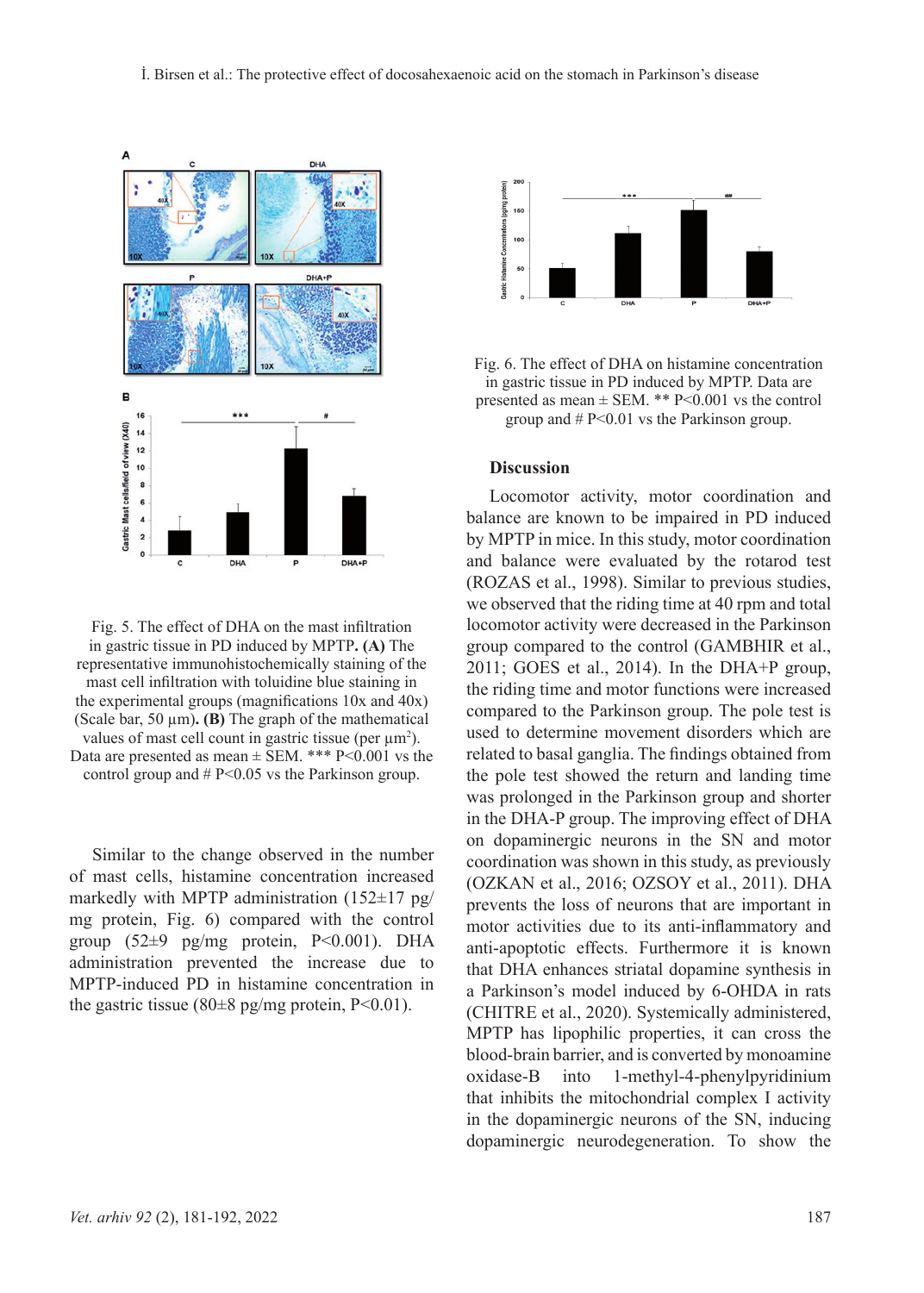successful implementation of the Parkinson's model, in this study the TH-positive cell count was determined immunohistochemically in the SN (GOETZ, 2011). It was found that MPTP injection reduced the number of TH-positive neurons by 75% compared to the control group. In the DHA+P group, the TH-positive neuron count was double compared to the P group; however, it did not reach the level of the control. No difference was observed between the DHA and the control group. Similar to our results, previous studies reported that the administration of DHA prevented the MPTPinduced decrease in the number of TH-positive neurons in the SN (OZKAN et al., 2016; OZSOY et al., 2011).

Apoptosis is defined as the self-destruction of cells by the activation of death receptors and mitochondrial pathways. We observed that there was no evidence related to apoptosis in the enteric plexus neurons. We did not investigate α-synuclein occlusions in the present study, but previous studies showed that, in addition to constipation, there was dopaminergic neuron loss within both the myenteric and submucosal plexus, and  $\alpha$ -synuclein aggregation in the mice intestine in PD induced by MPTP, but not in the stomach (NATALE et al., 2010). Nevertheless, we observed widespread apoptosis in other structures in the stomach wall, especially in the connective tissue. Current information related to this subject suggests that MPTP, to which dopaminergic neurons are especially sensitive, may have affected the nigral neurons more than the enteric neurons in the stomach. At the same time, the pathology in the SN may have affected the gastric tissue in this experimental model. Interestingly, according to our study in addition to apoptosis, increased numbers of mast cells were found in the connective tissue. In parallel with the increase in the mast cell count, there was also an increase in histamine levels in the stomach. The administration of DHA inhibited the apoptotic alterations in the stomach due to PD induced by MPTP. In addition, the number of mast cells and the histamine concentration in the stomach were decreased with DHA-pretreatment. These results suggest that pretreatment with DHA by gavage may have protected the dopaminergic neurons in the SN and the stomach against the effects of MPTP.

Gastroparesis, nausea, ulcer, vomiting, early satiety, and bloating are common manifestations of PD. The disorders in GI function in different PD models have been the subject of many studies (Greene, 2011; Wakabayashi et al., 2007). The exact cause of GI dysfunction in PD is still not clearly known, but, these symptoms are believed to be associated with bilateral brain-gut communication and inflammation (GREENE, 2011). It is known that peripheral inflammation may enhance the sensitivity of dopaminergic neurons to degeneration (GARRIDO-GIL et al., 2018). In this context, some clinical studies suggest that the prevalence of idiopathic PD is lower in chronic non-steroidal anti-inflammatory drug users (Ton et al., 2006).

During the examination of the histological samples, an interesting finding attracted our attention. Although there was apoptosis in the connective tissue elements, we observed an increase in the number of mast cells in the mucosa. We therefore measured the amount of histamine in the stomach tissue samples and found an increase due to PD. We also measured the amount of TNF- $\alpha$ , a proinflammatory cytokine that induces apoptosis in stomach tissue. The increased TNF-α concentration in the stomach is accompanied by an increase in the number of mast cells, suggesting that TNF- $\alpha$ may be released by the mast cells in PD induced by MPTP. This suggestion is consistent with studies showing that mast cells can secrete proinflammatory cytokines, including TNF-α (KEMPURAJ et al., 2017). Mast cells have a role in normal conditions in tissue repair and host defense, and pathological conditions, such as autoimmunity, allergy and inflammation (VOEHRINGER, 2013). In previous studies, activated mast cells were shown to cause neuroinflammation by secretion of histamine, serotonin, kinins, leukotrienes, cytokines and chemokines, and proteolytic enzymes in the brain (KEMPURAJ et al., 2017). Although mast cells are associated with the functions of the endothelial and epithelial cells and neurons in the GI tract, the relationship between mast cells and GI dysfunction in PD pathogenesis is not yet known. Mast cells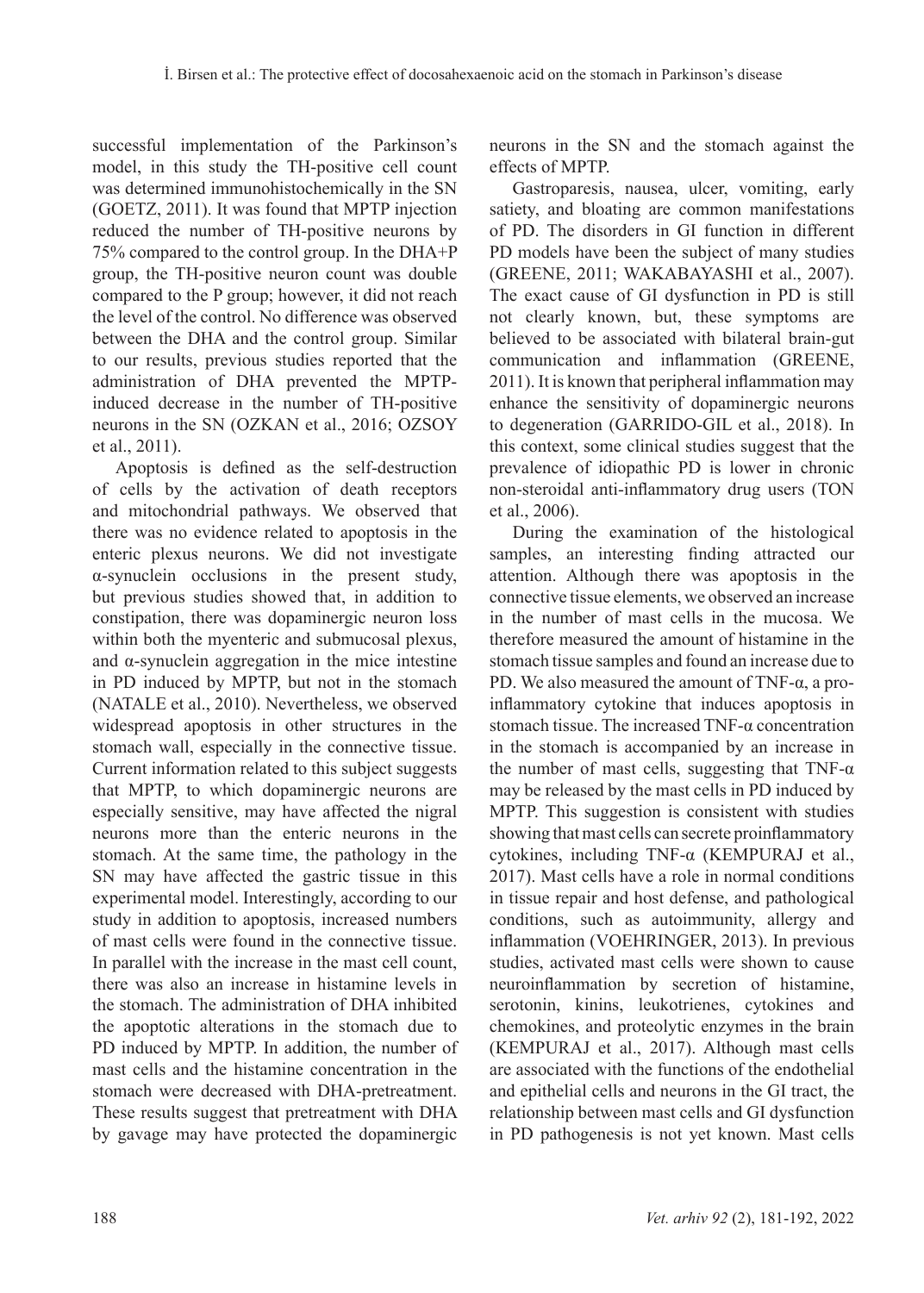may have a role in the modulation of inflammation and brain-gut communication. Our data showed that DHA reduced the expression of  $TNF-\alpha$  and mast cell count in the stomach of mice with Parkinson's. Therefore, the reducing effect of DHA on apoptosis may depend on the level of  $TNF-\alpha$  and mast cell activation. It was shown that the Fas antigen is a cell surface receptor that triggers apoptosis in cells when bound to the Fas ligand such as TNF-α. DHA decreases TNF-α production in LPS-stimulated macrophages when compared to the control cells (WELDON et al.,  $2007$ ).

#### **Conclusions**

In conclusion, increased apoptosis and also mast cell count were observed in the stomach in mice with PD induced by MPTP. These changes may be related to GI dysfunction in PD. DHA-pretreatment prevented apoptosis and the increase in the mast cell count in mouse stomachs related to MPTP. It is not possible to determine from the findings obtained from this study whether the pathological changes in the stomach cause PD or PD causes the pathological changes in the stomach. Further studies are needed to understand whether pathological changes in the stomach are the cause or result of PD. However, DHA has a protective effect against changes in the stomach in PD induced by MPTP in mice. This result may provide a treatment approach to prevent GI dysfunction observed in PD.

#### **Conflict of Interest**

None of the authors has a proprietary, commercial or other financial interest in any study, procedure or result.

#### **Acknowledgments**

This study was supported by the Akdeniz University Research Projects Unit (Project number: 2013.02.0122.012).

#### **References**

Abbott, R. D., h. Petrovitch, L. R. White, K. H. Masaki, C. M. Tanner, j. d. Curb, A. Grandinetti, p. l. Blanchette, j. s. Popper, g. w. Ross (2001): Frequency of bowel movements and the future risk of Parkinson's disease. Neurology 57, 456-462. DOI: 10.1212/wnl.57.3.456

- Akbar, M., H. Y. Kim (2002): Protective effects of docosahexaenoic acid in staurosporine-induced apoptosis: involvement of phosphatidylinositol-3 kinase pathway. J. Neurochem. 82, 655-665. DOI: 10.1046/j.1471-4159.2002.01015.x
- Anselmi, L., L. Toti, C. Bove, J. Hampton, R. A. TRAVAGLI (2017): A Nigro-Vagal Pathway Controls Gastric Motility and Is Affected in a Rat Model of Parkinsonism. Gastroenterology 153, 1581-1593. DOI: 10.1053/j.gastro.2017.08.069
- Beal, M.F., R. T. Matthews, A. Tieleman, C. W. SHULTS (1998): Coenzyme Q10 attenuates the 1-methyl-4-phenyl-1,2,3,tetrahydropyridine (MPTP) induced loss of striatal dopamine and dopaminergic axons in aged mice. Brain Res. 783, 109-114. DOI: 10.1016/s0006-8993(97)01192-x
- Birsen, I., V. N. Izgut-Uysal, H. Soylu, I. Ustunel (2020): The effect of apelin-13 on gastric ischemia/ reperfusion injury: the roles of sensory nerves and vagus nerve. Can. J. Physiol. Pharmacol. 98, 282-295. DOI: 10.1139/cjpp-2019-0502
- BRADFORD, M. M. (1976): A rapid and sensitive method for the quantitation of microgram quantities of protein utilizing the principle of protein-dye binding. Anal. Biochem. 72, 248-254.

DOI: 10.1006/abio.1976.9999

- Cersosimo, M. G., G. B. Raina, C. Pecci, A. Pellene, C. R. Calandra, C. Gutierrez, F. M. Micheli, E. E. BENARROCH (2013): Gastrointestinal manifestations in Parkinson's disease: prevalence and occurrence before motor symptoms. J. Neurol. 260, 1332-1338. DOI: 10.1007/s00415-012-6801-2
- Chang, P. K. Y., A. Khatchadourian, R. A. McKinney, D. Maysinger (2015): Docosahexaenoic acid (DHA): a modulator of microglia activity and dendritic spine morphology. J. Neuroinflammation 12, 34. DOI: 10.1186/s12974-015-0244-5.
- Chaudhuri, K. R., L. Yates, P. Martinez-Martin (2005): The non-motor symptom complex of Parkinson's disease: a comprehensive assessment is essential. Curr. Neurol. Neurosci. Rep. 5, 275-283. DOI: 10.1007/s11910-005-0072-6
- Chitre, N. M., B. J. Wood, A Ray, N. H. Moniri, K. S. MURNANE (2020): Docosahexaenoic acid protects motor function and increases dopamine synthesis in a rat model of Parkinson's disease via mechanisms associated with increased protein kinase activity in the striatum. Neuropharmacology 167, 107976.

DOI: 10.1016/j.neuropharm.2020.107976

DATE, I., D. L. FELTEN, S. Y. FELTEN (1990): Long-term effect of MPTP in the mouse brain in relation to aging: neurochemical and immunocytochemical analysis. Brain Res. 519, 266-276.

DOI: 10.1016/0006-8993(90)90088-s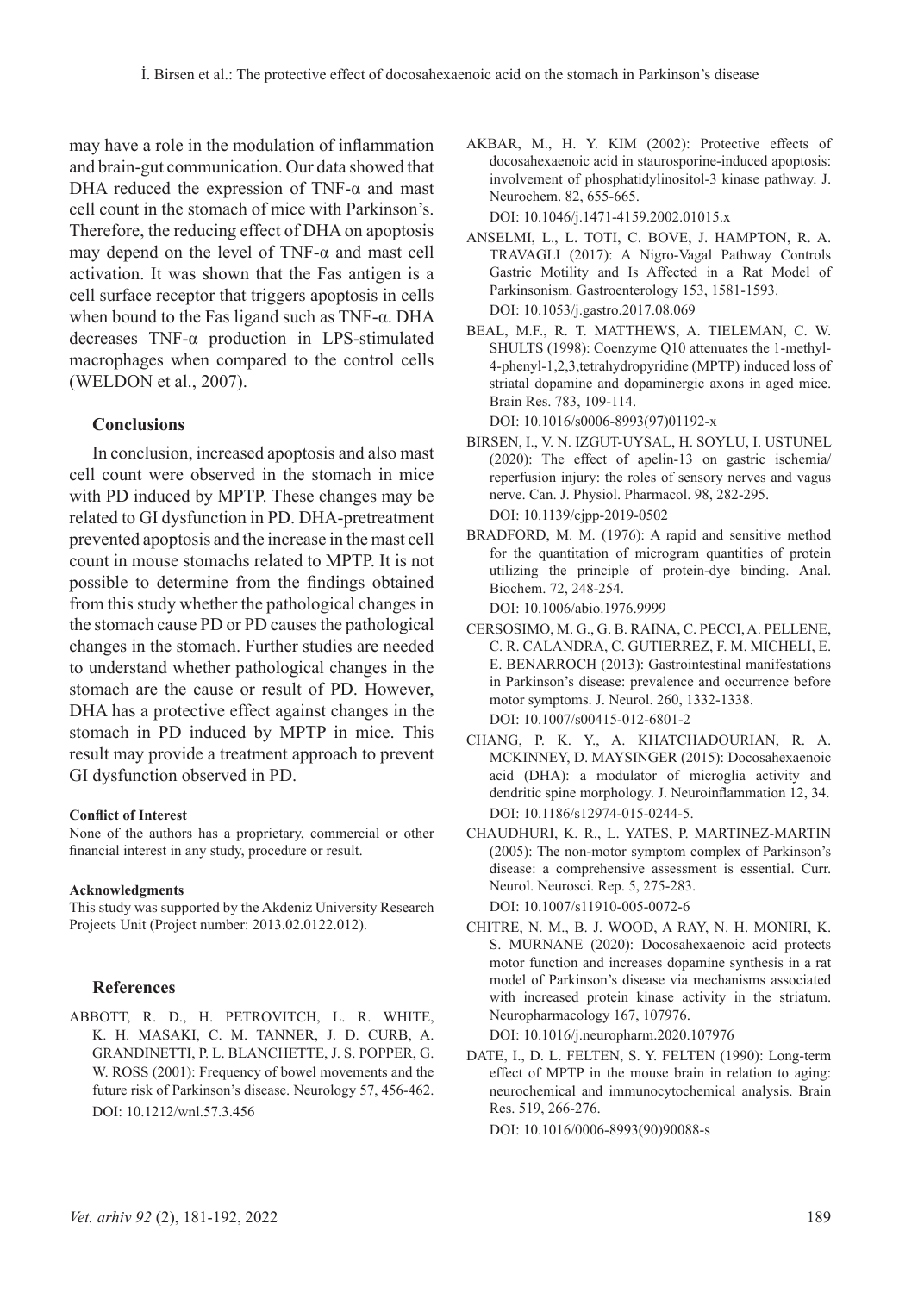Dekundy, A., M. Pietraszek, D. Schaefer, M. A. CENCI, W. DANYSZ (2006): Effects of group I metabotropic glutamate receptors blockade in experimental models of Parkinson's disease. Brain Res. Bull. 69, 318- 326.

DOI: 10.1016/j.brainresbull.2005.12.009

- Dunham, N. W., T. S. Miya (1957): A note on a simple apparatus for detecting neurological deficit in rats and mice. J. Am. Pharm. Assoc. 46, 208-209. DOI: 10.1002/jps.3030460322
- Ezquerra, M., M. J. Marti, R. Fernandez-SANTIAGO (2019): Parkinson's disease as a systemic pathology. Aging (Albany NY), 1081-1082. DOI: 10.18632/aging.101824
- Forman, M. S., J. Q. Trojanowski, V. M. Lee (2004): Neurodegenerative diseases: a decade of discoveries paves the way for therapeutic breakthroughs. Nat. Med. 10, 1055-1063.

DOI: 10.1038/nm1113

Gambhir, H., R. Mathur, M. Behari (2011): Progressive impairment in motor skill learning at 12 and 20 weeks post 6-OHDA- SNc lesion in rats. Parkinsonism Relat. Disord. 17, 476-478.

DOI: 10.1016/j.parkreldis.2010.12.017

Garrido-Gil, P., A. I. Rodriguez-Perez, A. Dominguez-Meijide, M. J Guerra, J. L. Labandeira-Garcia (2018): Bidirectional Neural Interaction Between Central Dopaminergic and Gut Lesions in Parkinson's Disease Models. Mol. Neurobiol. 55, 7297-7316.

DOI: 10.1007/s12035-018-0937-8

GAUTIER, C. A., O. CORTI, A. BRICE (2014): Mitochondrial dysfunctions in Parkinson's disease. Neurotoxicology. 170, 339-341.

DOI: 10.1016/j.neurol.2013.06.003

- Goes, A. T. R., l. c. Souza, c. b. Filho, l. Del Fabbro, m. g. De Gomes, s. p. Boeira, c. r. Jesse (2014): Neuroprotective Effects of Swimming Training in a Mouse Model of Parkinson's Disease Induced by 6-Hydroxydopamine. Neuroscience 256, 61-71. DOI: 10.1016/j.neuroscience.2013.09.042
- GOETZ, C.G. (2011): The History of Parkinson's Disease: Early Clinical Descriptions and Neurological Therapies. Cold Spring Harb. Perspect. Med. 1. DOI: 10.1101/cshperspect.a008862
- Gorjao, R., A. K. Azevedo-martins, H. G. Rodrigues, F. Abdulkader, M. Arcisio-Miranda, J. Procopio, R. Curi, (2009): Comparative effects of DHA and EPA on cell function. Pharmacol. Ther. 122, 56-64.

DOI: 10.1016/j.pharmthera.2009.01.004

GREENE, J. G. (2011): Animal Models of Gastrointestinal Problems in Parkinson's Disease. J. Parkinsons Dis. 1, 137-149.

DOI: 10.3233/Jpd-2011-11033

Hacioglu, G., A. Agar, P. Yargicoglu (2006): The role of docosahexaenoic acid on visual evoked potentials in one kidney-one clip hypertension. Acta Ophthalmol. Scand. 84, 488-494.

DOI: 10.1111/j.1600-0420.2006.00666.x

Hacioglu, G., Y. Seval-Celik, G. Tanriover, O. Ozsoy, E. Saka-Topcuoglu, S. Balkan, A. AGAR (2012): Docosahexaenoic acid provides protective mechanism in bilaterally MPTP-lesioned rat model of Parkinson's disease. Folia Histochem. Cytobiol. 50, 228- 238.

DOI: 10.5603/Fhc.2012.0032

- Holmqvist, S., O. Chutna, L. Bousset, P. Aldrin-Kirk, W. Li, T. Bjorklund, Z. Y. Wang, L. Roybon, R. Melki, J. Y. Li (2014): Direct evidence of Parkinson pathology spread from the gastrointestinal tract to the brain in rats. Acta Neuropathol. 128, 805-820. DOI: 10.1007/s00401-014-1343-6
- Huun, M. U., H. T. Garberg, J. Escobar, C. Chafer, M. Vento, I. M. Holme, O. D. Saugstad, R. SOLBERG (2018): DHA reduces oxidative stress following hypoxia-ischemia in newborn piglets: a study of lipid peroxidation products in urine and plasma. J. Perinat. Med. 46, 209-217.

DOI: 10.1515/jpm-2016-0334

- JONES, M. K., A. NAIR, M. GUPTA (2019): Mast Cells in Neurodegenerative Disease. Front. Cell. Neurosci. 13, 171. DOI: 10.3389/fncel.2019.00171
- KAYIR, H., I. T. UZBAY (2004): Evidence for the role of nitric oxide in caffeine-induced locomotor activity in mice. Psychopharmacology (Berl.) 172, 11-15. DOI: 10.1007/s00213-003-1625-5
- Kempuraj, D., G. P. Selvakumar, S. Zaheer, R. Thangavel, M. E. Ahmed, S. Raikwar, R. Govindarajan, S. Iyer, A. Zaheer (2017): Cross-Talk between Glia, Neurons and Mast Cells in Neuroinflammation Associated with Parkinson's Disease. J. Neuroimmune Pharmacol. 13, 100-112. DOI: 10.1007/s11481-017-9766-1
- Khaldy, H., G. Escames, J. Leon, L. Bikjdaouene, D. Acuna-Castroviejo (2003): Synergistic effects of melatonin and deprenyl against MPTP-induced mitochondrial damage and DA depletion. Neurobiol. Aging 24, 491-500.

DOI: 10.1016/s0197-4580(02)00133-1

KIM, H. Y., M. AKBAR, K. Y. KIM (2001): Inhibition of neuronal apoptosis by polyunsaturated fatty acids. J. Mol. Neurosci. 16, 223-227.

DOI: 10.1385/Jmn:16:2-3:223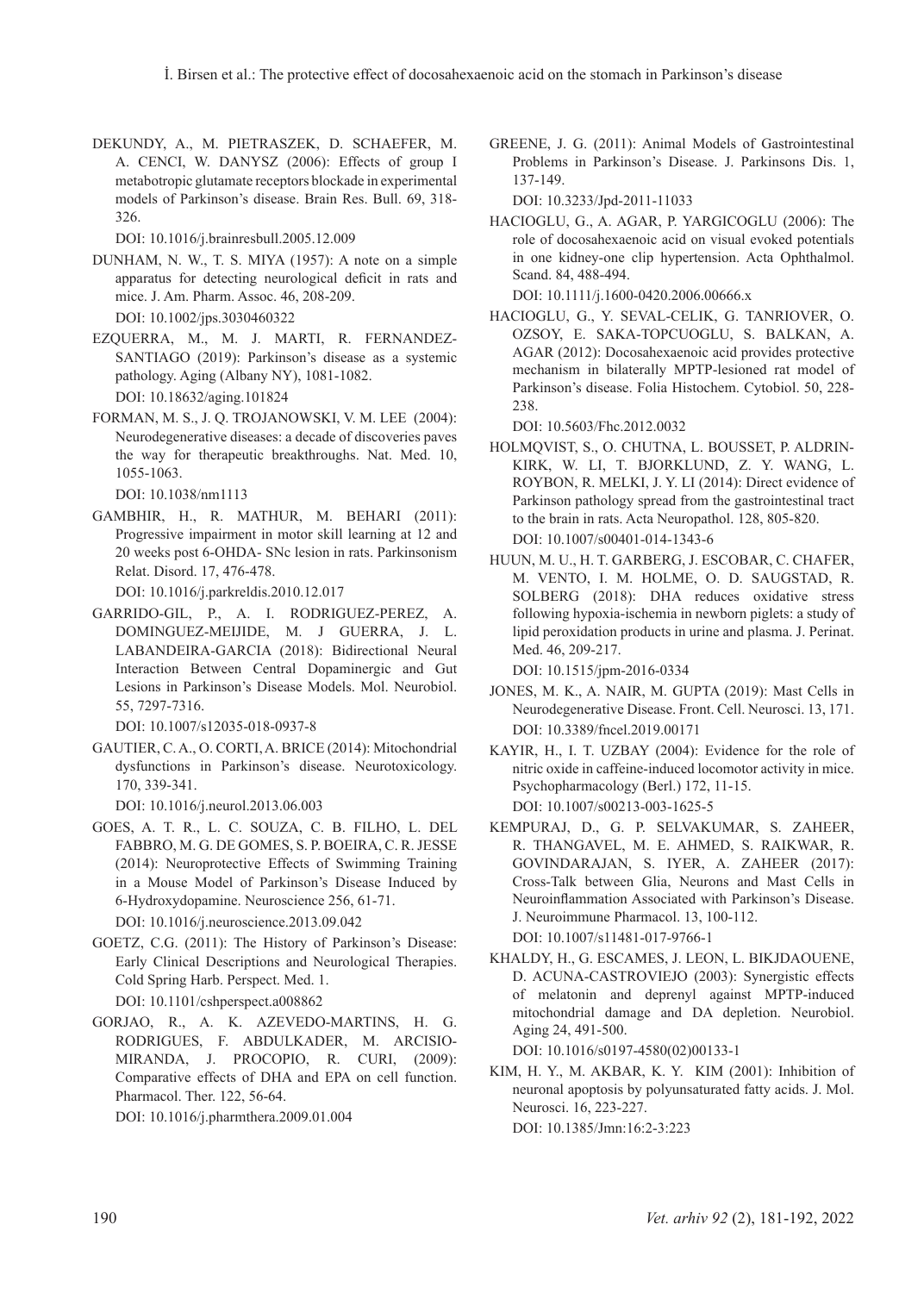Kobayashi, T., T. Araki, Y. Itoyama, M. Takeshita, T. OHTA, Y. OSHIMA (1997): Effects of L-dopa and bromocriptine on haloperidol-induced motor deficits in mice. Life Sci. 61, 2529-2538.

DOI: 10.1016/s0024-3205(97)01007-2

- Lee, S. A., H. J. Kim, K. C. Chang, J. C. Baek, J. K. PARK, J. K. SHIN, W. J. CHOI, J. H. LEE, W. Y. PAIK (2009): DHA and EPA Down-regulate COX-2 Expression through Suppression of NF-kappa B Activity in LPStreated Human Umbilical Vein Endothelial Cells. Korean J. Physiol. Pharmacol. 13, 301-307. DOI: 10.4196/kjpp.2009.13.4.301
- Leggio, L., S. Vivarelli, F. L'Episcopo, C. Tirolo, S. Caniglia, N. Testa, B. Marchetti, N. Iraci (2017): microRNAs in Parkinson's Disease: From Pathogenesis to Novel Diagnostic and Therapeutic Approaches. Int. J Mol. Sci. 18, 2698. DOI: 10.3390/ijms18122698
- MARANGONI, F., A. POLI (2013): n-3 fatty acids: functional differences between food intake, oral supplementation and drug treatments. Int. J. Cardiol. 170, 12-15. DOI: 10.1016/j.ijcard.2013.06.039
- Natale, G., O. Kastsiushenka, F. Fulceri, S. Ruggieri, A. Paparelli, F. Fornai (2010): MPTPinduced parkinsonism extends to a subclass of TH-positive neurons in the gut. Brain Res. 1355, 195-206. DOI: 10.1016/j.brainres.2010.07.076
- Ozkan, A., H. Parlak, G. Tanriover, S. Dilmac, S. N. Ulker, I. Birsen, A. Agar (2016): The protective mechanism of docosahexaenoic acid in mouse model of Parkinson: The role of hemeoxygenase. Neurochem. Int. 101, 110-119

DOI: 10.1016/j.neuint.2016.10.012

Ozsoy, O., Y. Seval-Celik, G. Hacioglu, P. Yargicoglu, R. Demir, A. Agar, M. Aslan, M. (2011): The influence and the mechanism of docosahexaenoic acid on a mouse model of Parkinson's disease. Neurochem. Int. 59, 664-670.

DOI: 10.1016/j.neuint.2011.06.012

Pellegrini, C., M. Fornai, R. Colucci, E. Tirotta, F. Blandini, G. Levandis, S. Cerri, C. Segnani, C. Ippolito, N. Bernardini, K. Cseri, C. Blandizzi, G. Hasko, L. Antonioli (2016): Alteration of colonic excitatory tachykininergic motility and enteric inflammation following dopaminergic nigrostriatal neurodegeneration. J. Neuroinflammation. 13, 146.

DOI: 10.1186/s12974-016-0608-5

Przedborski, S., V. Jackson-Lewis, A. B. Naini, M. Jakowec, G. Petzinger, R. Miller, M. Akram (2001): The parkinsonian toxin 1-methyl-4-phenyl-1,2,3,6-tetrahydropyridine (MPTP): a technical review of its utility and safety. J. Neurochem. 76, 1265-1274.

DOI: 10.1046/j.1471-4159.2001.00183.x

- Rozas, G., E. Lopez-Martin, M. J. Guerra, J. L. Labandeira-Garcia (1998): The overall rod performance test in the MPTP-treated-mouse model of Parkinsonism. J. Neurosci. Methods 83, 165-175. DOI: 10.1016/S0165-0270(98)00078-8
- Skender, B., A. H. Vaculova, J. Hofmanova (2012): Docosahexaenoic fatty acid (DHA) in the regulation of colon cell growth and cell death: A review. Biomed. Pap.- Olomouc 156, 186-199.

DOI: 10.5507/bp.2012.093

- Ton, T.G., S. R. Heckbert, W. T. Longstreth Jr., m. a. Rossing, w. a. Kukull, g. m. Franklin, p. d. Swanson, t. Smith-Weller, h. Checkoway (2006): Nonsteroidal anti-inflammatory drugs and risk of Parkinson's disease. Mov. Disord. 21, 964-969. DOI: 10.1002/mds.20856
- Voehringer, D. (2013): Protective and pathological roles of mast cells and basophils. Nat. Rev. Immunol. 13, 362- 375.

DOI: 10.1038/nri3427.

- Wakabayashi, K., K. Tanji, F. Mori, H. Takahashi (2007): The Lewy body in Parkinson's disease: molecules implicated in the formation and degradation of alphasynuclein aggregates. Neuropathology 27, 494-506. DOI: 10.1111/j.1440-1789.2007.00803.x
- Weldon, S. M., A. C. Mullen, C. E. Loscher, L. A. Hurley, H. M. Roche (2007): Docosahexaenoic acid induces an anti-inflammatory profile in lipopolysaccharidestimulated human THP-1 macrophages more effectively than eicosapentaenoic acid. J. Nutr. Biochem. 18, 250-258. DOI: 10.1016/j.jnutbio.2006.04.003
- WILLIS, G. L., A. D. ROBERTSON (2004): Recovery of experimental Parkinson's disease with the melatonin analogues ML-23 and S-20928 in a chronic, bilateral 6-OHDA model: a new mechanism involving antagonism of the melatonin receptor. Pharmacol. Biochem. Behav. 79, 413-429.

DOI: 10.1016/j.pbb.2004.08.011

Wu, S., Y. Ding, F. Wu, R. Li, J. Hou, P. Mao (2015): Omega-3 fatty acids intake and risks of dementia and Alzheimer's disease: A meta-analysis. Neurosci. Biobehav. Rev. 48, 1-9.

DOI: 10.1016/j.neubiorev.2014.11.008